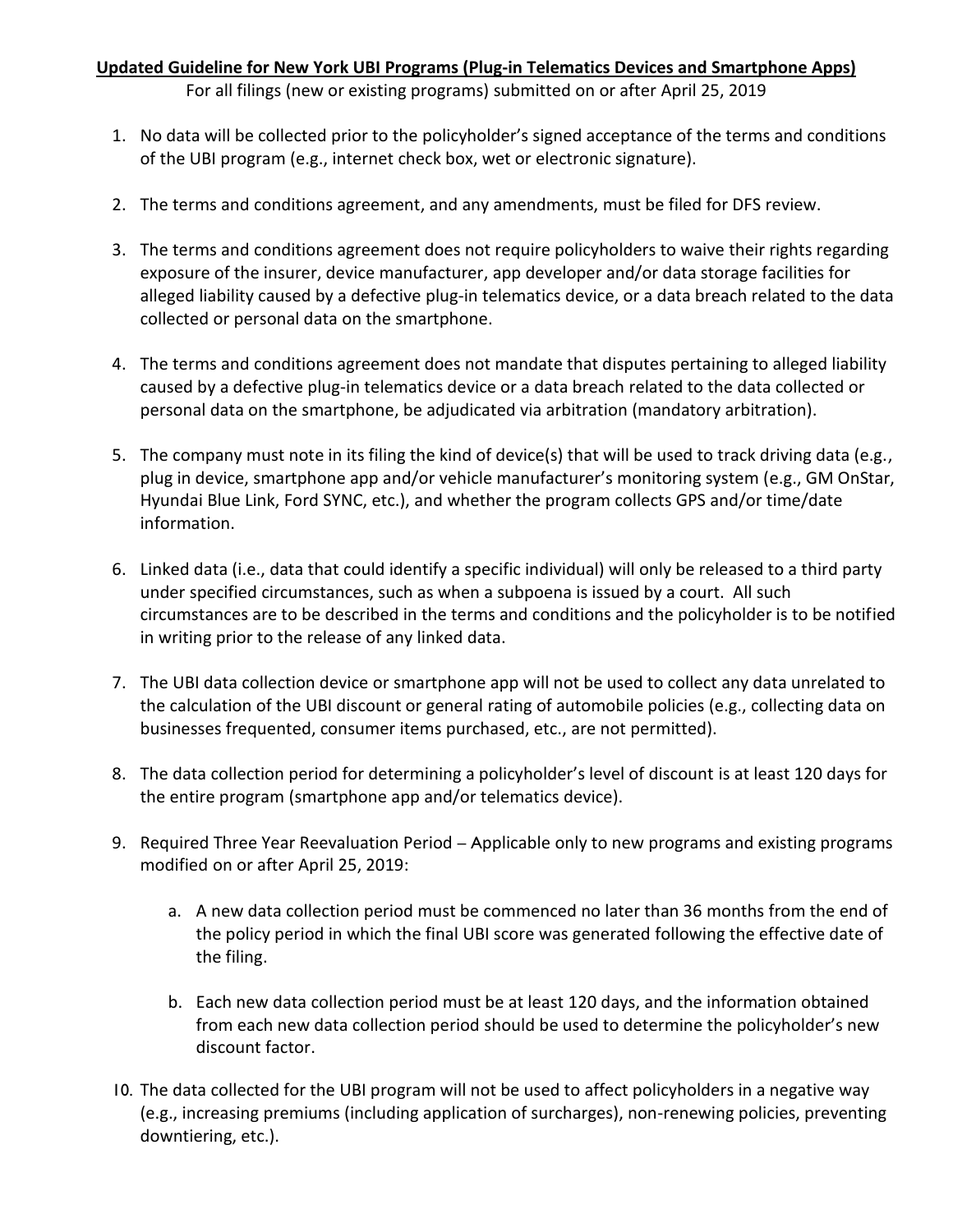- 11. The UBI program will not be changed without the Department's prior approval, including the algorithm and the method used to collect data.
- 12. Flex rating will not be used to change the UBI program, including the discount amounts, or to include surcharges of any kind.
- 13. The UBI program's effectiveness in New York will be monitored solely through the use of data and experience generated by New York state specific policyholders.
- 14. The data will not be used or sold for non-rating purposes until the personally identifiable information has been de-linked.
- 15. For programs collecting GPS and/or time/date information, the personally identifiable data associated with GPS and/or time/date information should be delinked no later than 18 months from the end of the policy period in which it was collected. If it is not possible to separate the GPS and/or time/date information from other collected information, then all personally identifiable data should be delinked no later than 18 months from the end of the policy period in which it was collected.
- 16. The UBI discount will be included in the company's maximum policyholder discount (i.e., not in addition to the maximum policy discount limit).
- 17. The program complies with the Department's Cyber Regulation (23 NYCRR 500) and Privacy Regulation (11 NYCRR 420/Regulation 169).

## **Additional Guideline for Smartphone App Based UBI Programs**:

- 1. An alternative data collection method (e.g., plug-in telematics device) will be available for consumers without a smartphone, etc., and who are, therefore, unable to avail themselves of the smartphone app.
- 2. The company will not limit the program to smartphones issued by specific manufacturers. All smartphones that meet the general technical specifications for data collection must be accepted.
- 3. All policyholders must be notified, in the terms and conditions agreement, of their ability to dispute, and the specific procedure to dispute, inaccuracies in the data captured or categorized by the smartphone app.
- 4. All disputes regarding the accuracy of data captured or categorized by the smartphone app (e.g., a policyholder claims he/she was a passenger in a taxi as opposed to the driver of the vehicle for a particular trip) must be resolved in favor of the policyholder.
- 5. For policyholders who dispute between 3% and 8% of the recorded trips (company selects exact percentage) without verifiable (documented) support, during the initial data collection period, the company must enact the following resolution options, which must be clearly described in the terms and conditions agreement: